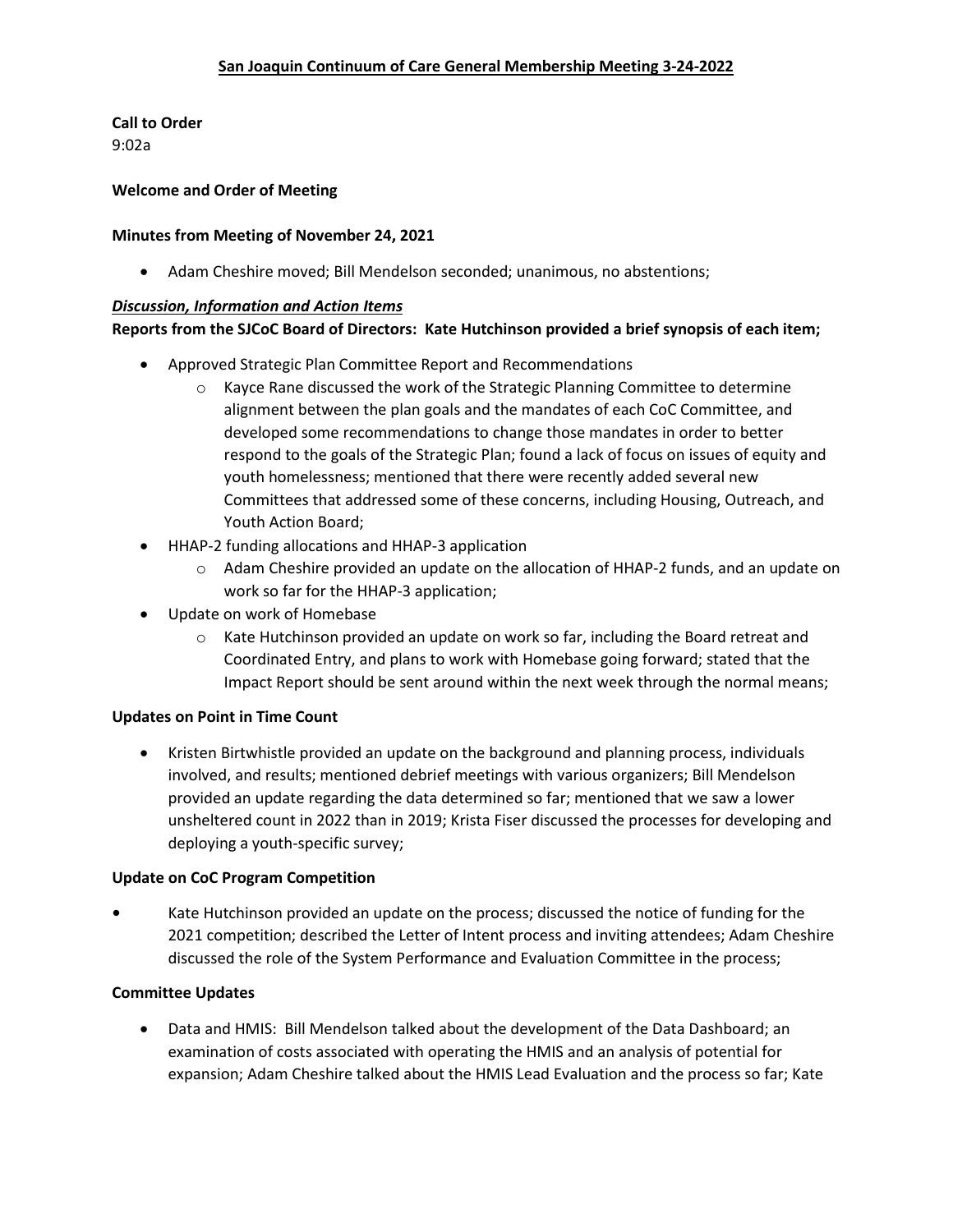## **San Joaquin Continuum of Care General Membership Meeting 3-24-2022**

Hutchinson highlighted that our local HMIS is one of the few in which every provider enters data;

- System Performance and Evaluation: Melanie Estarziau described the reallocation review process and results; discussed that the System Performance committee is working with Strategic Planning on the question of alignment; Jon Mendelson discussed that the Committee is working on evaluation criteria for other project types such as emergency shelter and transitional housing;
- Strategic Planning: Kayce Rane emphasized that the Committee is committed to the work of equity;
- Education and Membership: Peter Ragsdale stated that the Committee is working on communicating the work of CoC members through the Constant Contact system, and noted that many people are responding; work on updating the website, in particular updating the FAQs; the rollout of the Data Dashboard;
- Coordinated Entry: Matt Garber provided information on the goals of the Coordinated Entry system and the progress in working with the HMIS Lead and 211 to move forward with the CES; talked about the work with Homebase on implementation of the CES;
- Shelter: Kristen Birtwhistle stated that the new Chairs of the Committee are Jennifer Rhyne from City of Lodi, and Zuleima Flores-Abid from United Way of San Joaquin County; described in general terms the mandate of the Committee around examining shelter in San Joaquin County and the goals of the Strategic Plan related to shelter expansion; mentioned progress on several specific projects throughout the region;
- Youth Action Board: Krista Fiser mentioned the work of the Youth Action Committee to support the Youth Action Board; described in general terms the mandate of the Committee in developing policies and guidance around youth homelessness; coordination of various service providers and the YAB; working with 211 to develop processes for youth-centric coordinated entry;
- Outreach: Natascha Garcia described the focus of the Committee to enhance coordination and collaboration, with a recent focus on identifying the agencies providing outreach services and defining what outreach is in an effort to determine potential service gaps;

## *Presentations*

• None scheduled

## *Updates, Comments and Announcements from General Membership*

- Carrie Wright mentioned the Low-Barrier Shelter NOFA from the City of Stockton; discussed the issuance of a Request for Qualifications for a safe camping program; mentioned the hiring of Kayce Rane to support related operations;
- Jon Mendelson shared that Town Center Studios Phase 1 is complete with 27 chronically homeless individuals in 20 units; work is ongoing to complete Phase 2; thanked San Joaquin County regarding their assistance;
- Kristen Birtwhistle mentioned the release of Phase 39 of the EFSP;
- Krista Fiser discussed that WCYFS received grant funding for homeless youth to support YAB and expand WCYFS services; their drop-in center is planned to be opened by end of March; Opportunity House about to re-open following a fire last year;